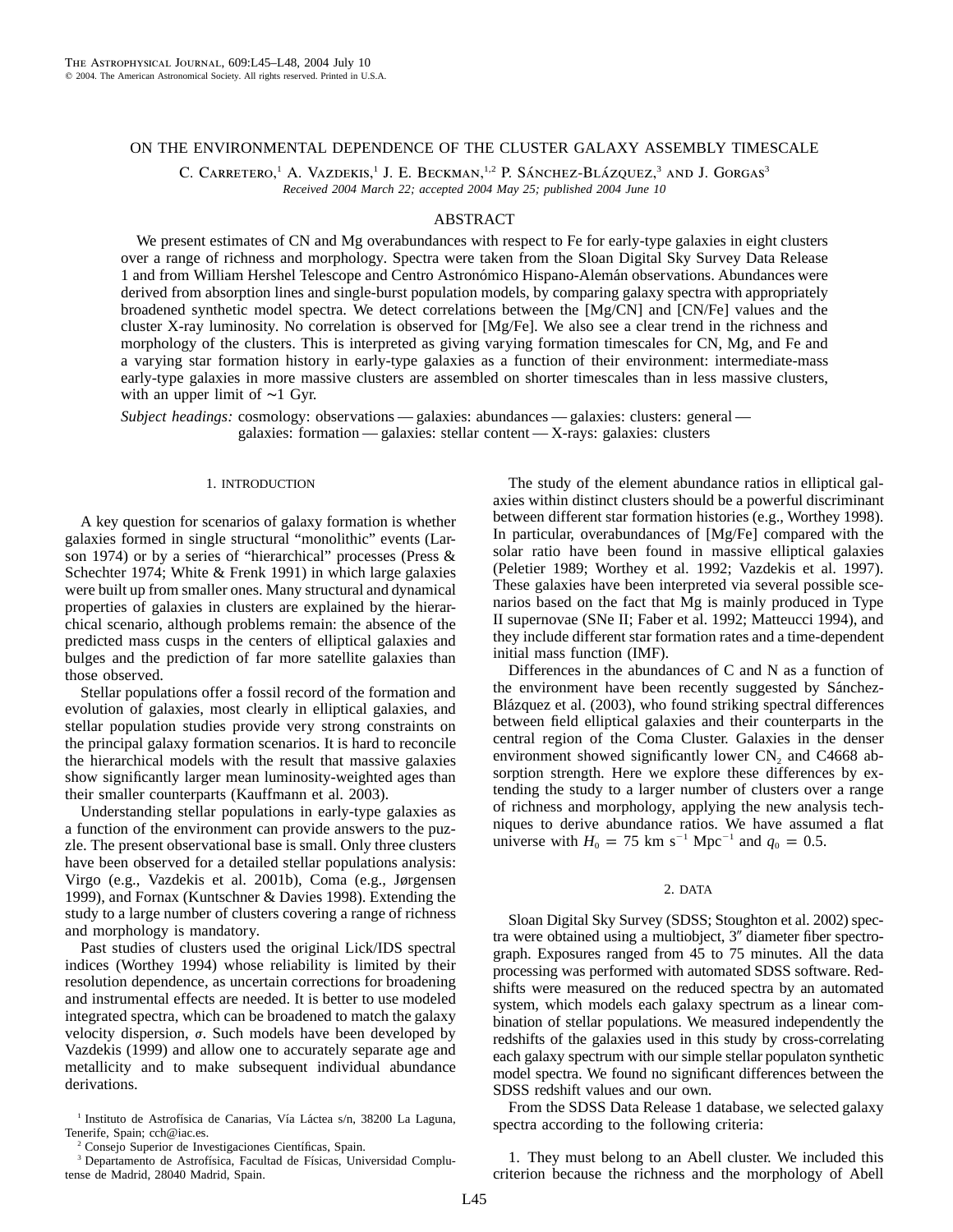TABLE 1 Properties and Measurements of Analyzed Clusters

| Cluster | Z.    | Abell Richness Class | Bautz-Morgan<br>Morphological<br>Type | $(10^{44} \text{ ergs s}^{-1})$ | $[Z_{\text{CN}}/Z_{\text{Fe}}]$ | $[Z_{\rm Mg}/Z_{\rm Fe}]$ |
|---------|-------|----------------------|---------------------------------------|---------------------------------|---------------------------------|---------------------------|
| $A0279$ | 0.080 |                      | $II$ -III                             | 0.08                            | 0.43                            | 0.33                      |
| $A1238$ | 0.073 |                      | Ш                                     | 0.15                            | 0.61                            | 0.44                      |
| $Virgo$ | 0.004 |                      | Ш                                     | 0.30                            | 0.48                            | 0.36                      |
| A0257   | 0.070 |                      | $II$ -III                             | 0.31                            | 0.45                            | 0.35                      |
| A2050   | 0.118 |                      | $II$ -III                             | 1.22                            | 0.40                            | 0.31                      |
| $Coma$  | 0.023 | ↑                    | П                                     | 1.80                            | 0.39                            | 0.38                      |
| A0655   | 0.127 |                      | $I$ -II                               | 1.97                            | 0.30                            | 0.43                      |
| $A1650$ | 0.085 |                      | $I$ -II                               | 2.01                            | 0.40                            | 0.39                      |

clusters are uniformly defined and described in the literature. Also, X-ray luminosity values are available.

2. They must belong to the early-type galaxy catalog of Bernardi et al. (2003). This sample has ∼9000 early-type galaxies, in the redshift range  $0.01 \le z \le 0.3$ , selected from the SDSS spectroscopic database using morphological and spectral criteria. The mean spectrum signal-to-noise ratio (S/N) per pixel is 16.

3. They must have an S/N per pixel greater than 15.

4. They must have a velocity dispersion in the range 150 km s<sup>-1</sup>  $\leq \sigma \leq 250$  km s<sup>-1</sup>. Galaxies outside this range of  $\sigma$ were rejected because of the completeness of the sample: not all clusters had spectra of dwarf and/or giant elliptical galaxies, because of the inner limitation of SDSS data (for dwarfs) and/



Fig. 1.—Model grids for the galaxies of clusters A1238 (*filled circles*) and A655 (*open circles*). These two clusters have extreme values of X-ray luminosity. *From left to right:* Plots of  $H\beta$  vs. the metallicity indices  $CN_2$ ,  $Mg_2$ , and Fe2 (defined in the text). The galaxy velocity dispersions increase from top to bottom, in the three bins of  $\sigma$  quoted in the boxes, to which galaxy and model spectra have been broadened. Overplotted are the models by Vazdekis (1999). Lines of constant  $[Fe/H] = -0.7, -0.4, 0.0,$  and 0.2 are shown by dot-dashed, dotted, solid, and dashed lines, respectively. Thin dotted horizontal lines represent models of constant age, quoted in gigayears. The ages become increasingly uncertain for values greater than 8 Gyr (see Worthey 1994 and Vazdekis 1999), but these uncertainties have no significant effects on the relative abundance determination.

or because of the morphology of the clusters (for giants). Also, the quality of the spectra of the faintest galaxies was too low for our analysis requirements;  $\sigma$ -values were obtained from Bernardi et al. (2003).

Using these criteria, we obtained a total of 55 galaxies distributed in six clusters. The clusters are A257, A279, A655, A1238, A1650, and A2050. Their redshift values vary in the range  $0.07 < z < 0.13$ , and they cover a range of richness and morphology. See details in Table 1.

For comparison and completeness, we added high-quality long-slit spectra of early-type galaxies in the Coma and Virgo Clusters (for details, see Sánchez-Blázquez et al. 2003) to our SDSS data. To compare them with those of the SDSS sample, we extracted spectra along the slit simulating a circular aperture (distance-weighted co-added spectra) of radius 1.5 at  $z =$  $0.1$ . This aperture translates into apertures of radius  $6''$  for Coma and 37" for Virgo.

### 3. GALAXY MEASUREMENTS AND RESULTS

To derive mean luminosity-weighted ages and metallicities, we compared selected absorption-line strengths with those predicted by the model of Vazdekis (1999). This model provides flux-calibrated spectra in the optical range at a resolution of 1.8 Å (FWHM) for single-burst stellar populations. This way, we can transform synthetic spectra to the resolution and dispersion of the galaxy spectra instead of the opposite, as required while working in the Lick system. Selected absorption indices were  $CN_2$ ,  $Mg_2$  (Worthey et al. 1994), and Fe2 [defined as  $Fe2 = (Fe4383 + Fe5270)/2$ . We used these features because of their low sensitivity to variations in S/N (Cardiel et al. 2003) and velocity dispersion [we have estimated  $\Delta$ (index)/index < 0.15, for  $\Delta(\sigma) = 300$  km s<sup>-1</sup>. This way we avoid possible variations in the index value, as  $\sigma$  may vary as a function of *r*, due to the fact that SDSS spectra provide the light integrated within the fibers of the spectrograph.

Plots of the strengths of the selected indices versus  $H\beta$  provide close to orthogonal model grids, allowing us to estimate accurately the galaxy mean ages as well as the relative abundances of the different elements. Figure 1 illustrates this method for the galaxies of clusters A1238 and A655 (two clusters with extreme values of X-ray luminosity). We will refer to the metallicities derived in the diagrams  $CN_{2}$ –H $\beta$ , Mg<sub>2</sub>–H $\beta$ , and Fe2–  $H\beta$  as  $Z_{CN}$ ,  $Z_{Mg}$ , and  $Z_{Fe}$ , respectively. Since the CN<sub>2</sub> index is strongly dominated by  $C$  and  $N$ , the  $Mg_2$  index is governed by Mg, and the Fe2 index by Fe (Tripicco & Bell 1995), these metallicities must be close to the [CN/H], [Mg/H], and [Fe/H] abundances, and  $[Z_{CN}/Z_{Fe}]$ ,  $[Z_{Mg}/Z_{Fe}]$ , and  $[Z_{Mg}/Z_{CN}]$  are then estimates of the abundance ratios [CN/Fe], [Mg/Fe], and [Mg/ CN] for each galaxy. Note that an extrapolation of the model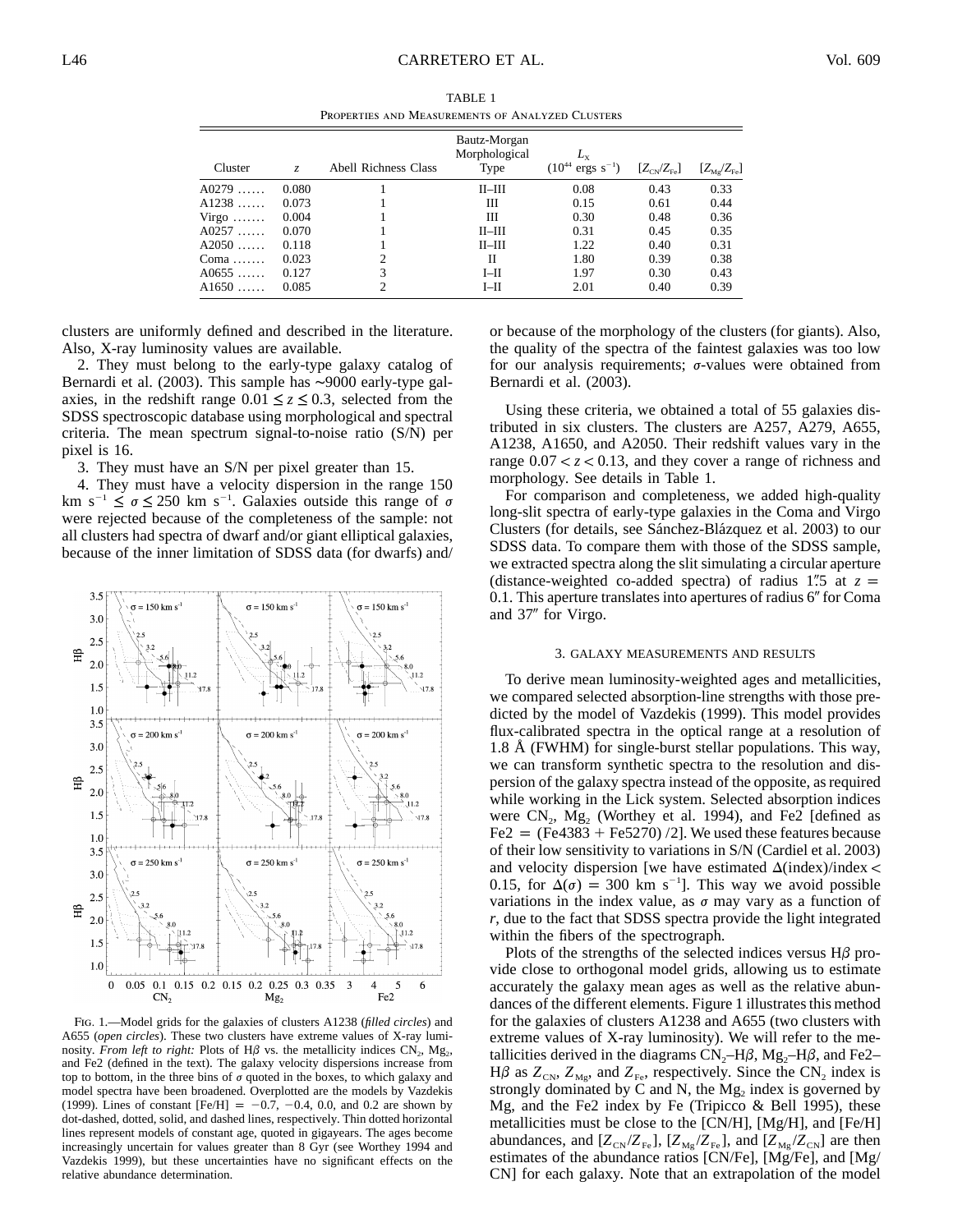

FIG. 2.—Abundance ratios  $[Z_{CN}/Z_{Fe}]$  (left),  $[Z_{Mg}/Z_{Fe}]$  (middle), and  $[Z_{\text{Mg}}/Z_{\text{CN}}]$  (*right*) vs. galaxy velocity dispersion,  $\sigma$ . Each point corresponds to one galaxy within a cluster. Errors are computed from the measured index error bars shown in Fig. 1. Galaxy clusters are ordered by decreasing X-ray luminosity, from top to bottom. The dotted straight lines show the level of relative abundances for each cluster. See the text for more details.

grids is required for some galaxies to obtain the abundances of CN and Mg, since the models extend only to  $[M/H] = 0.2$ . It is worth noting that certain galaxies fall below the model grids, which can be attributed to the fact that absolute age determination is subject to model uncertainties (see Vazdekis et al. 2001a and Schiavon et al. 2002). We neglect the possible effect of nebular emission on  $H\beta$  since no [O III]  $\lambda$ 5007 emission is detected in our galaxy spectra. Nevertheless, assuming an upper H $\beta$  emission correction of ∼0.5 Å (Kuntschner et al. 2002), although this would give rise to a significant reduction in the mean age of the stellar populations of the oldest galaxies, the net effect on the abundance ratios would be no more than ∼0.05 dex, for the most affected galaxies in a cluster. Note that this correction for the H $\beta$  index is larger than the one obtained by varying the model prescriptions, e.g., with  $\alpha$ -enhanced isochrones and atomic diffusion included (Vazdekis et al. 2001a), for inferring ages in better agreement with the current age of the universe, for the oldest galaxies in our sample. However, we do recognize that the ages quoted here, and in current articles dealing with stellar population modeling, may well span an older range than the true age range of the populations observed. This would indicate some flaw or flaws in the present quantitative understanding of stellar evolution and is a problem recognized by the community working in population synthesis.

Figure 2 shows the measured abundance ratios for the galaxies in the whole sample of clusters as a function of the velocity dispersion. Since relative abundances correlate with



FIG. 3.—Cluster X-ray luminosity vs. overabundance values of  $[Z_{CN}/Z_{Fe}]$ (*top*),  $[Z_{\text{Mg}}/Z_{\text{Fe}}]$  (*middle*), and  $[Z_{\text{Mg}}/Z_{\text{CN}}]$  (*bottom*). Circles, squares, and triangles indicate clusters with richness classes of 1, 2, and 3, respectively. Each point corresponds to one individual cluster and represents the interpolated abundance ratio for  $\sigma = 200$  km s<sup>-1</sup>. The Spearman rank-order correlation coefficients and its significance values are labeled in the top and bottom panels.

 $\sigma$ , to derive representative relative abundance ratios for each cluster, we have fitted to each cluster a straight line with a fixed slope and a varying intercept. We have assumed that this slope corresponds to that found for the Coma Cluster in the considered range of  $\sigma$ . Note that we do not have any statistically significant evidence of a variation of the slope between the different clusters. In Table 1 we list the derived relative abundances at a fixed velocity dispersion of  $\sigma = 200$  km s<sup>-1</sup> for each cluster.

As a quantitative indicator of the masses of the clusters, we have used X-ray luminosities.  $L<sub>x</sub>$ -values were taken from Ebeling et al. (1998) and Ledlow et al. (2003), adapted to the cosmological parameters used by the latter.

Figure 3 shows the values of  $[Z_{CN}/Z_{Fe}]$ ,  $[Z_{Mg}/Z_{Fe}]$ , and  $[Z_{\text{Mg}}/Z_{\text{CN}}]$  versus X-ray luminosity for each cluster. We find clear correlations between the [CN/Fe] and [Mg/CN] values and X-ray luminosity, with probabilities of 0.046 and 0.002, respectively, of no correlation. On the contrary, no correlation is found for [Mg/Fe]. It is worth noting that the significant point in these relations is the relative differences in abundance ratios, not their absolute values. It is noticeable that the abundance ratio values also correlate with the richness class and the morphological type (see Table 1), with probabilities of 0.05 and 0.02, respectively, of no correlation.

#### 4. DISCUSSION

The correlations can be interpreted in terms of the different formation timescales for each element and the different star formation histories of early-type galaxies as a function of their environment. Magnesium is ejected into the interstellar medium (ISM) by SNe II on short timescales  $\ll 10$  Myr). On the other hand, the iron-peak elements are the products of SNe Ia, which occur on timescales of ∼1 Gyr. Between the two extremes,